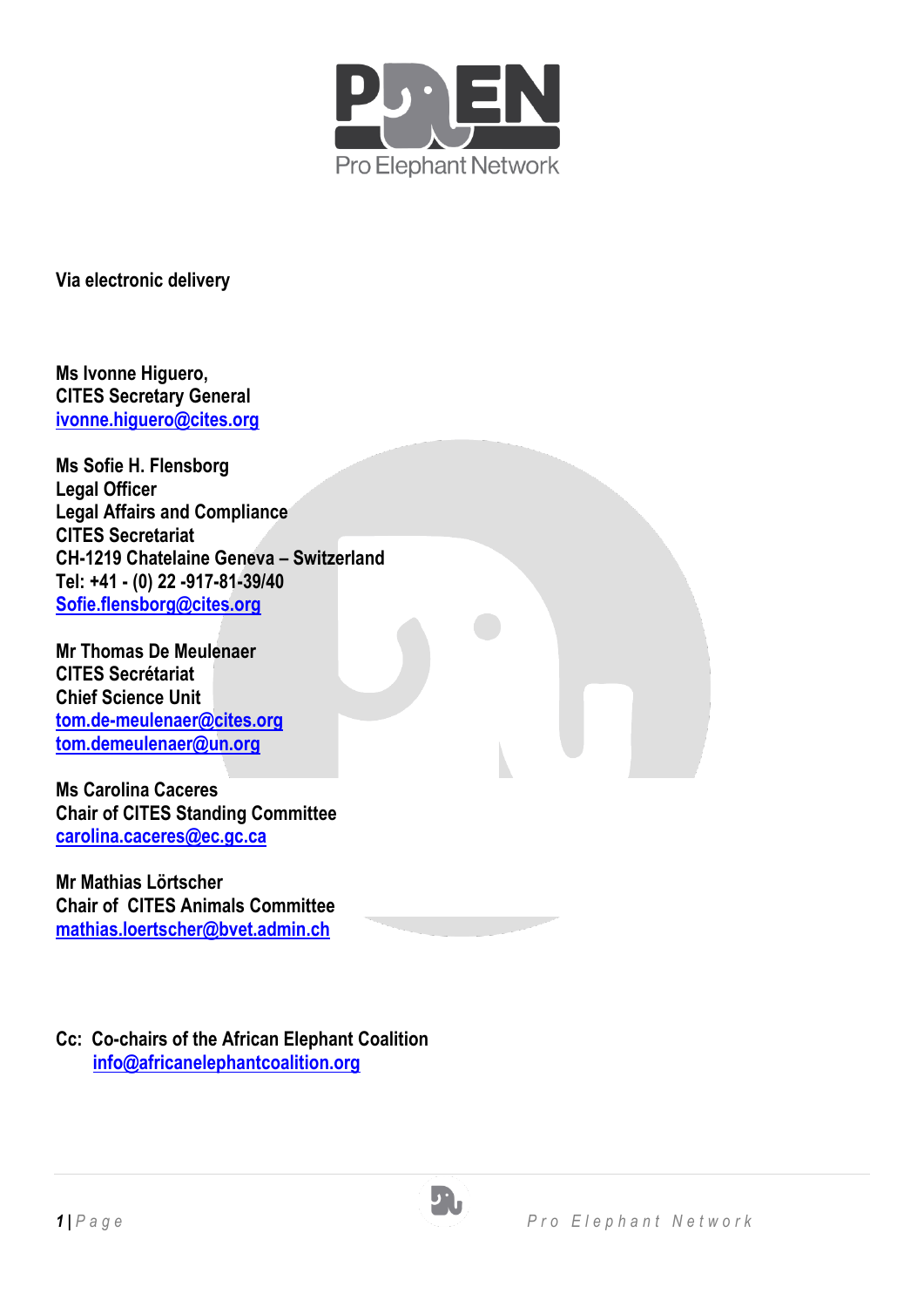

21st September 2021

Honourable Chairs and Representatives,

## **THE PRO ELEPHANT NETWORK OPEN LETTER TO CITES SECRETARIAT RE THE EXPORT OF DESERT ELEPHANTS FROM NAMIBIA**

On the 11th of August 2021, Namibia's Ministry of Environment, Forestry and Tourism released a statement - *Ministerial update on the Elephant Auction* - which declared that 57 wild elephants would be captured and 42 of these exported.

On World Elephant Day – 12<sup>th</sup> August 2021 - the [Pro Elephant Network](https://www.proelephantnetwork.org/) (PREN) wrote to the Namibian CITES authorities, asking:

- 1. Are the forty-two elephants to be captured and sold internationally for in situ conservation purposes only?
- *2. What are the final destinations of the forty-two elephants selected for exportation?*
- *3. Will any of the fifty-seven elephants be going into captivity?*

To date, no acknowledgement of, or response to this letter has been received from the Namibian government. Throughout the almost ten months since its original announcement in December 2020 of the intention to auction elephants for capture and possible export, the Government of Namibia has consistently failed to provide transparent information to national and international stakeholders about the exact source and population status of the elephants to be targeted as well as their destination.

On September 8th 2021, the CITES Secretariat issued a contentious statement on its website entitled − *Statement on Trade in live African elephants under articles III and IV – which was sharing Namibia's wrong interpretation that the trade* in wild elephants from Namibia to *ex situ* destinations (i.e. outside of their natural range) was possible under Appendix I rules.

The Secretariat [updated its statement](https://cites.org/eng/Statement_trade_elephants_CITES_articles3_4_17_sep_17092021) on the 17<sup>th</sup> of September, however once again failed to address the legal arguments speaking against such exports. It also failed to acknowledge the fact, that the CITES Animals Committee had in June expressed concerns on live elephant exports and that Namibia's controversial interpretation will be further discussed at the Standing Committee.

The members of PREN note Namibia's obligations under CITES: African elephant populations in Namibia and South Africa are listed under Appendix II, with an annotation restricting the export of live animals to *in situ conservation programmes*. This means Namibia's elephants can neither legally be exported out of the species' natural range, nor to captive or commercial facilities outside of the country. The way the annotation should be interpreted is plainly described in Paragraph 9 of Resolution Conf. 11.21 (Rev. CoP18) which states: *"for species transferred from Appendix I to II with an annotation specifying that only certain types of specimens are subject to the provisions relating to species in Appendix* 

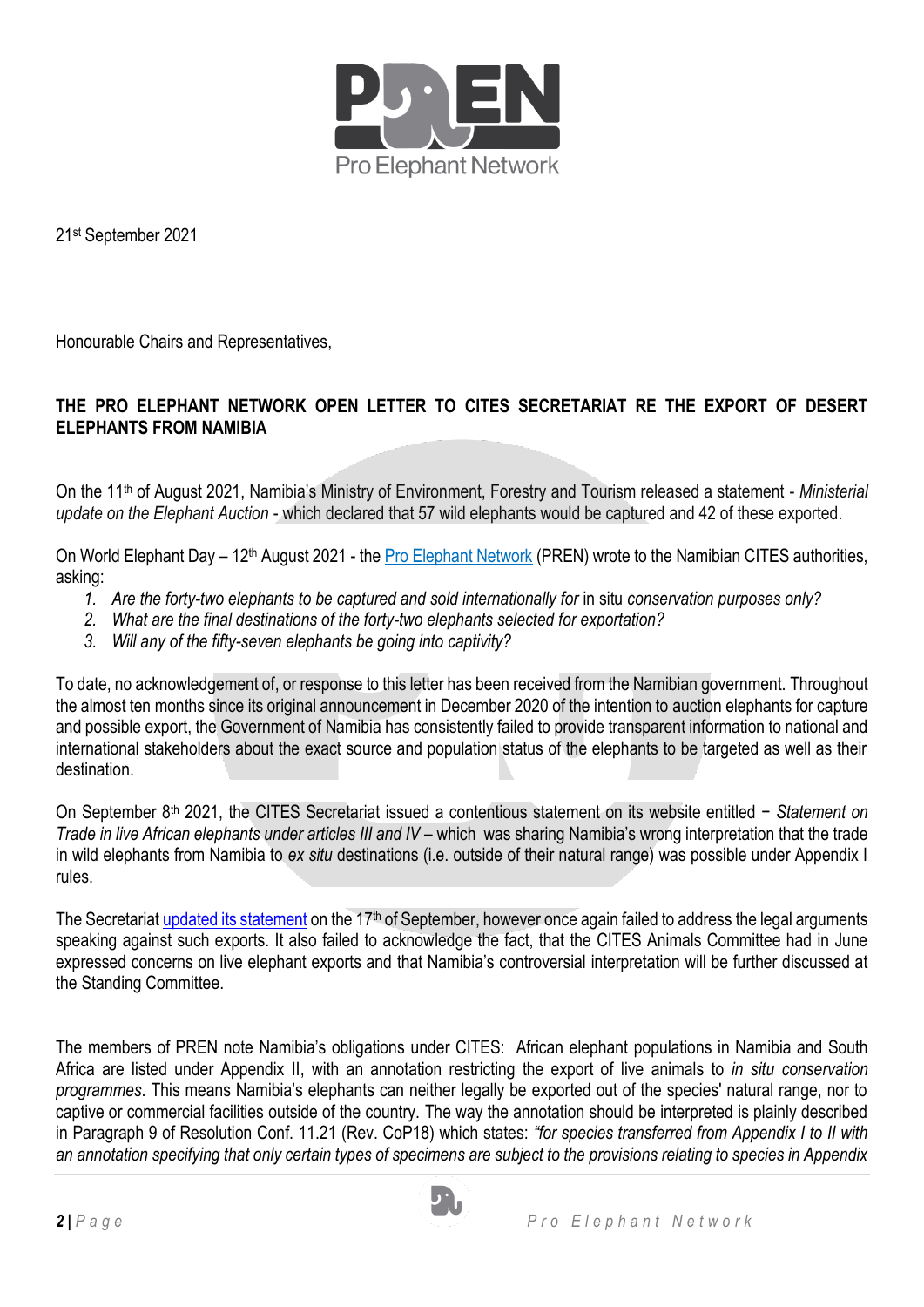

*II, specimens that are not specifically included in the annotation shall be deemed to be specimens of species included in Appendix I and the trade in them shall be regulated accordingly"*. Therefore, the claim, that Namibia can choose whether to export live animals either under the conditions of Appendix II or Appendix I using the clause in the annotation that states *"All other specimens shall be deemed to be specimens of species included in Appendix I and the trade in them shall be regulated accordingly"*, is seriously flawed, since live elephants are clearly specifically included in the annotation. This flawed interpretation only serves to undermine both the wording and intent agreed by the CITES Parties. Accepting this interpretation would render the annotation to the Appendix II CITES listing of African elephants - as well as other CITES annotations - meaningless.

PREN Members further note that the CITES Secretariat has an administrative and not a decision-making role. Decisions are taken by 2/3 majority decisions of the Parties, [the Member States which are signatories](https://en.wikipedia.org/wiki/CITES) of the Convention. The decision to limit live elephant exports from Namibia to *in situ* conservation programmes was agreed at CITES CoP12 in 2002, and has not been amended or challenged ever since. Moreover, at the most recent CITES Conference of the Parties (CoP18) in August 2019, it was agreed that *ex situ* exports do not contribute to the conservation of the species. Namibia's plans to export wild-caught elephants to an undisclosed *ex situ* destination are thus in conflict with the overwhelming vote, spirit and position of the CITES Member States.

Further, in June 2021, the CITES Animals Committee expressed concerns on Namibia's flawed interpretation that it is permitted to export elephants for *ex situ* purposes and [referred its concerns](https://cites.org/sites/default/files/eng/com/ac/31/sum/E-AC31-ExSum-03.pdf) to the Standing Committee, as is outlined in paragraph 7 of document AC31 Doc. 18.1, Addendum 1. In defiance of this procedurally correct route, the Secretariat has, in its original statement published on 8<sup>th</sup> September, provided its own interpretation of the Convention and the annotation to the Appendix II listing, judging that: *"In circumstances where this special "Appendix II conditionality" is not fulfilled, i.e. when live Namibian African elephants are not traded for "in situ conservation programmes", they "shall be deemed to be specimens of species included in Appendix I and the trade in them shall be regulated accordingly".*

In taking this action, the Secretariat bypassed the CITES Parties' and the Standing Committee's central roles in implementing the Convention, and overstepped its mandate as their administrative support body; instead, it acted as decision-maker.

It should also be noted that some [media outlets in Namibia](https://southerntimesafrica.com/jumbo-trade-gets-green-light/) have described the Secretariat's statement as giving a 'green light' for live elephant exports to ex situ locations.

Although the Secretariat has partially amended its statement, the revised version fails to emphasise that it is a revision, and fails to clarify that it is not intended to provide justification for Namibia's past or intended future exports of live elephants using Appendix I rules; it seems to serve the purpose to defer all responsibility to the trading Parties; it implies that compliance with the Convention can only be ensured in retrospect, by stating blandly that "*as usual, if sufficient facts allow for a reasonable inference that a violation of the Convention has occurred with respect to the trade referred above, compliance procedures could be triggered, and appropriate measures considered*".

The elephant experts' community is aware that the survival of the small and fragile population of desert-adapted elephants in [the very dry North West, where Namibia](https://www.namibiansun.com/news/elephant-exports-reported-to-cites2021-08-17/) announced to capture elephants, would be irreversibly and negatively affected by such actions. Exports from this population would contravene CITES requirements, that offtakes must not be detrimental to the species and population concerned. These desert elephants have unique morphological and behavioural adaptations to the arid environment of this region, and they play a [hugely important ecological role,](https://www.imf.org/external/pubs/ft/fandd/2020/09/how-african-elephants-fight-climate-change-ralph-chami.htm) through the creation and remodelling of habitat and dispersal of seeds which benefits countless other species.

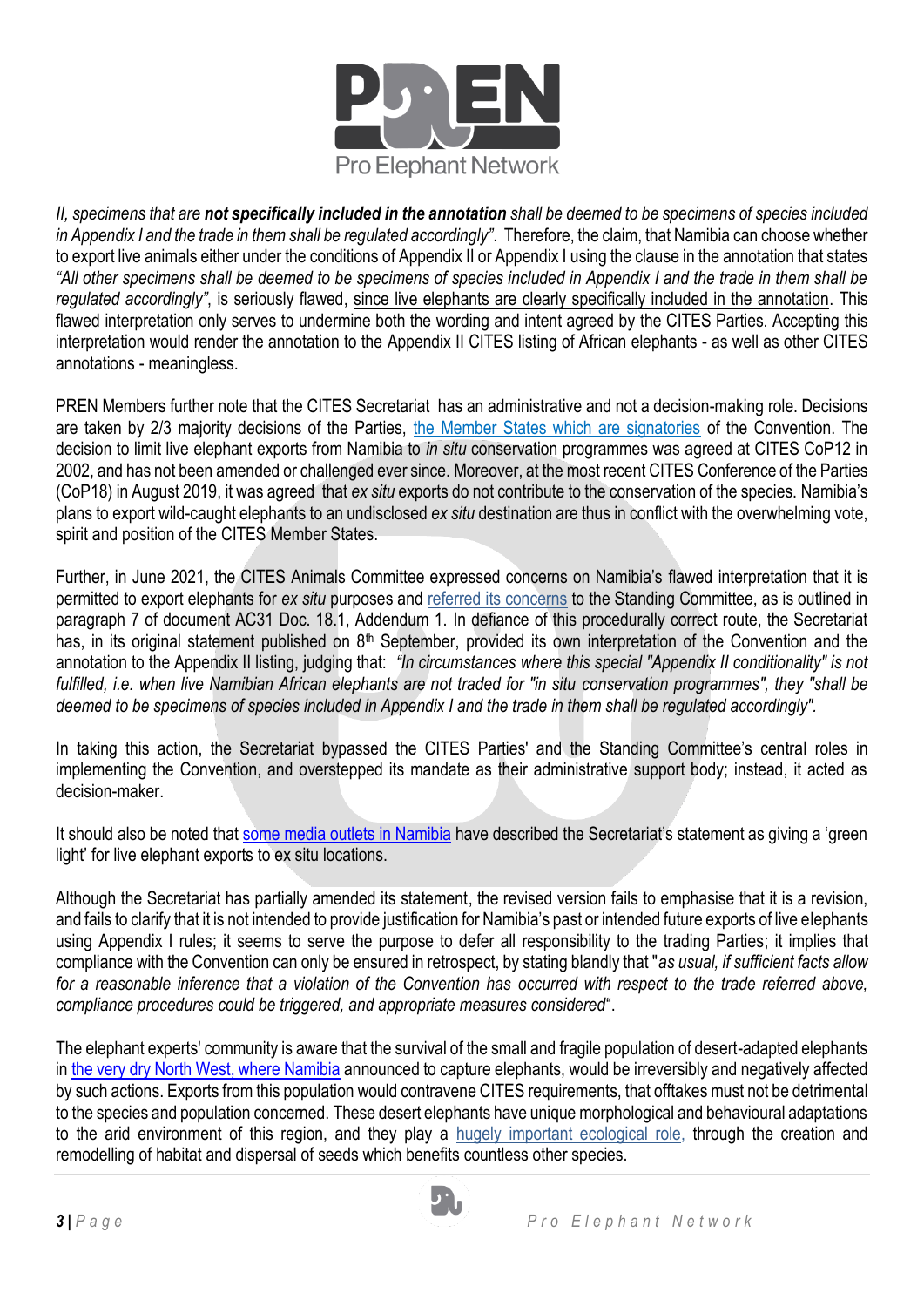

## **Conclusion and recommendation**

We have been reliably informed that the capture of elephants in Namibia is imminent if not already taking place. In view of this urgency, we hereby ask the CITES Secretariat to withdraw its statement and to approach the Government of Namibia urging it to comply with the Convention's regulations and provisions. Until these questions are satisfactorily resolved, through discussion at the Standing Committee and, if necessary, the upcoming Conference of Parties, neither export nor import permits for live Namibian elephants traded under Appendix I rules should be issued.

Yours Sincerely,  **Stefania Falcon On behalf of PREN [stefania@proelephantnetwork.org](mailto:stefania@proelephantnetwork.org)  Mobile +27 (0) 73 301–21-07 [www.proelephantnetwork.org](http://www.proelephantnetwork.org/) This open letter is for urgent media diffusion SIGNING MEMBERS:**  Owais Awan **Advocate High Court, Islamabad** Suparna Baksi-Ganguly President and Co-Founder, Wildlife Rescue & Rehabilitation Center, Bangalore, India Dr Brett Bard Veterinarian, South Africa Dr Jessica Bell Rizzolo Postdoctoral Researcher, the Conservation Criminology Lab, Dep of Fisheries and Wildlife, Michigan State University Janey Clegg Committee Member, SPCA Mutare, Zimbabwe Professor David Bilchitz Director, South African Institute for Advanced Constitutional, Public and Human Rights and International Law - South Africa

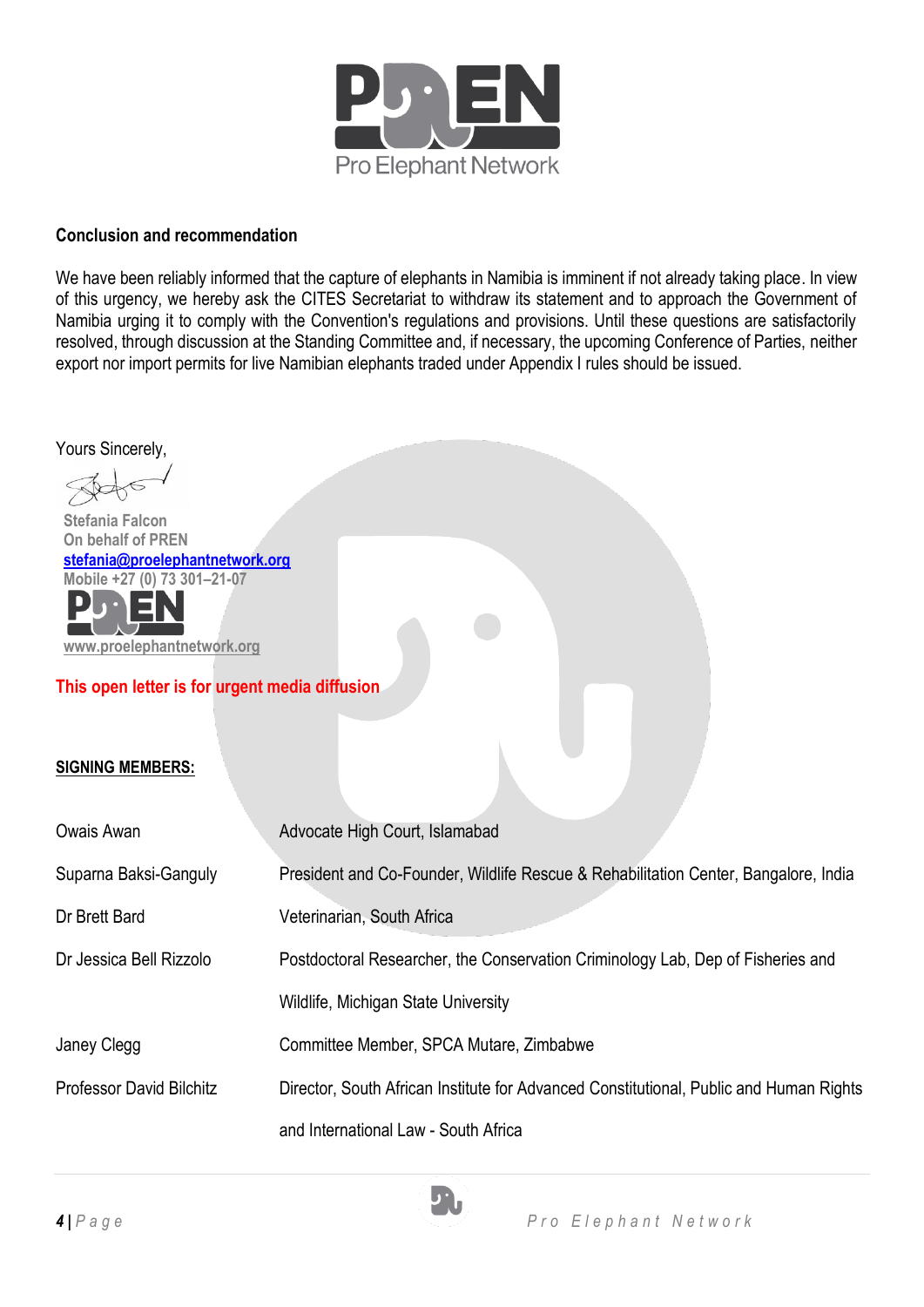

| Megan Carr                 | Founder, Rhinos in Africa                                                   |
|----------------------------|-----------------------------------------------------------------------------|
| Lenin Chisaira             | Founder, Advocates 4 Earth - Green Law Connect, Zimbabwe                    |
| Dr Betsy Coville           | Wildlife Veterinarian - USA                                                 |
| <b>Harvey Croze</b>        | Collaborating Researcher - Amboseli Trust for Elephants - Kenya             |
| Nomusa Dube                | Founder, Zimbabwe Elephant Foundation                                       |
| David Ebert                | Advocate, Founder Director of The Animal Defense Partnership - USA          |
| Stefania Falcon            | Co-Founder, Future 4 Wildlife - South Africa                                |
| Daniela Freyer             | Co-Founder, Pro Wildlife, Germany                                           |
| Michele Franko             | Captive Elephant Caregiver and Advocate - USA                               |
| <b>Chief Stephen Fritz</b> | Indigenous Leader, South Peninsula Khoi Council - South Africa              |
| Dr Toni Frohoff            | Ethologist and Behavioral Biologist, Founder of TerraMar                    |
| Dr Marion E. Garai         | Elephant Behavior Specialist - South Africa                                 |
| Dr Ross Harvey             | Environmental Economist, Botswana                                           |
| Heike Henderson-Altenstein | Director, Future for Elephants e.V.                                         |
| Alok Hissarwala Gupta      | Elephant Specialist, Federation of Indian Animal Protection Organizations   |
| Peter Hodgskin             | Founder, Hands-off Fernkloof, South Africa                                  |
| Dr Mark Jones              | Veterinarian, Born Free Foundation - UK                                     |
| Lynne James                | Independent, Elephant Conservation, Zimbabwe                                |
| David Kabambo              | Founder Director of Peace for Conservation - Wildlife Management - Tanzania |
| Dr Paula Kahumbu           | WildlifeDirect, Kenya                                                       |
| Professor Mohan Kharel     | Tribhuvan University, Kathmandu, Nepal                                      |
| Nuria Maldonado            | Ecologist, Environmental Science, Max Plank Institute                       |
| Jim Karani                 | Advocate, Lawyers for Animal Protection in Africa - Kenya                   |